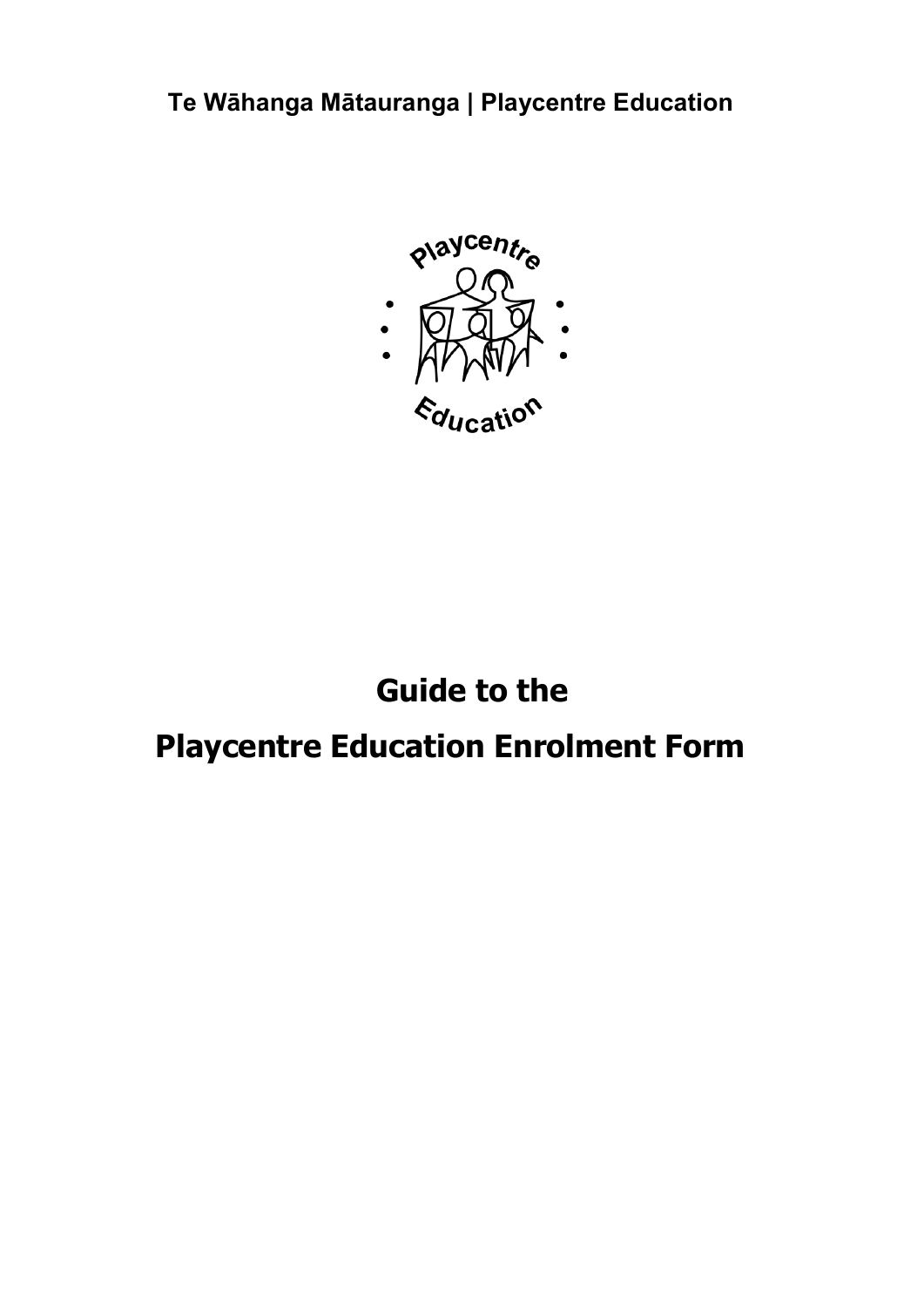## **Guide to the Playcentre Education Application for Enrolment Form**

| <b>Introduction</b> | This Guide provides additional information for adults enrolling, for the first<br>time, in the Playcentre Education programme leading to the New Zealand<br>Certificate in Early Childhood Education and Care (level 4) and for those<br>helping them to fill in the Application for Enrolment form.                                                                                                                                                                                                                                                    |  |  |
|---------------------|---------------------------------------------------------------------------------------------------------------------------------------------------------------------------------------------------------------------------------------------------------------------------------------------------------------------------------------------------------------------------------------------------------------------------------------------------------------------------------------------------------------------------------------------------------|--|--|
|                     | Please do not be daunted by the size of the form $-$ we will only need to<br>collect most of this information from you ONCE as you begin this<br>programme. If you left over two years ago and wish to recommence study<br>you will fill in a new form if we no longer have a copy of your form.                                                                                                                                                                                                                                                        |  |  |
|                     | Playcentre Aotearoa applies for government funding so that the<br>Playcentre Education programme is funded nationally by the Tertiary<br>Education Commission, the benefits of which, are spread across all<br>participants so that the programme can be available to all Playcentre<br>parents in NZ at no or very little cost to the individual. Your responses on<br>the form enable us and MOE/TEC <sup>1</sup> to know how much and what sort of<br>funding can legitimately be sought for the programme from your<br>enrolment and participation. |  |  |
| <b>Instructions</b> | Please follow the instructions on the form. Read the Entry information on<br>p4<br>Fill in clearly with a pen<br>$\bullet$<br>Complete all sections except where the form states that the<br>$\bullet$<br>information is voluntary<br>You MUST sign the form<br>$\bullet$<br>Enclose copies of the documents as described on p3 and 4 of the<br>form                                                                                                                                                                                                    |  |  |

## **Information on p1 of the form**

\_\_\_\_\_\_\_\_\_\_\_\_\_\_\_\_\_\_\_\_\_\_\_\_\_\_\_\_\_\_\_\_\_\_\_\_\_\_\_\_\_\_\_\_\_\_\_\_\_\_\_\_\_\_\_\_\_\_\_\_\_\_\_\_\_\_\_\_\_\_

This information will be supplied to your Regional Education team so that they can make contact with you and provide the programme to you.

### **Personal Details** are requested to identify learners.

For the MOE/TEC to prevent the enrolment of non-existent learners and to determine eligibility for Playcentre to seek funding associated with this enrolment.

- Q1 Your name the name you want to be addressed by in Playcentre ie. what you like to be called and wish to have your student record kept under.
- Q2 Provides the opportunity for you to identify your preferred first name.
- Q3 Alternative name/s If you have studied previously at school or with another tertiary provider and your National Student Number

1

MOE = Ministry of Education, TEC = Tertiary Education Commission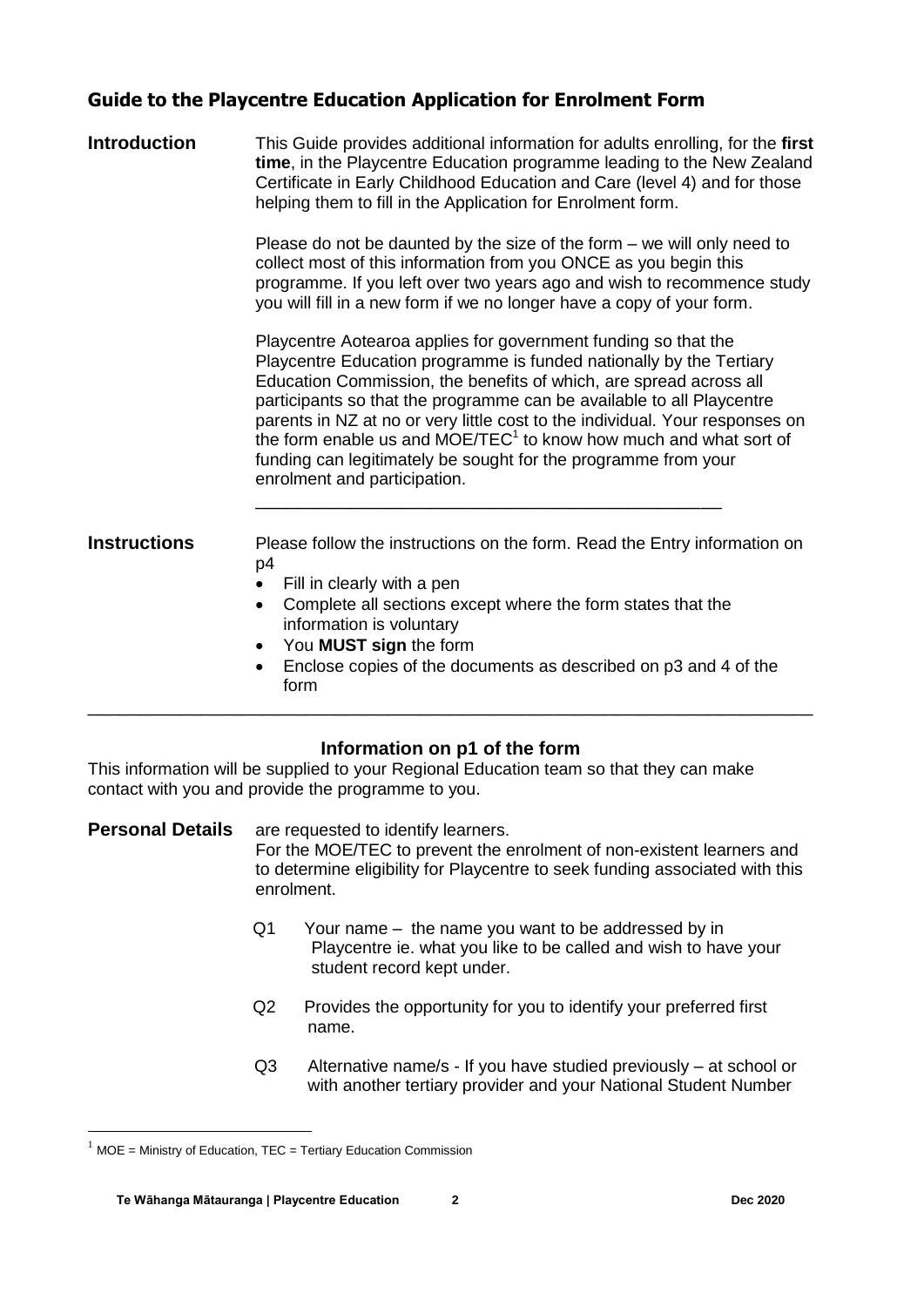(NSN) could be in a previous name it will help us to match you to your NSN if we have your previous name.

If you have been enrolled in a Playcentre programme in the past under a different name this information will help us to match records and ensure past credit is recognised. If your legal name is different from the name you wish to use in Playcentre put your legal name here as it appears on and matches the name on the particular citizenship/residency documents (eg birth certificate or passport) or identity documents you have provided.

- Q4/5 Date of Birth and Gender help identify you so you won't be confused with someone else with the same name for example. The MOE requires DOB for statistical and eligibility purposes.
- Q6 Your address/contact details allow Playcentre Education to send materials, information and to return work after commenting. Your personal details are stored in accordance with the Privacy Act 2020 and are not revealed to any unauthorised party. In electronic reporting to the MOE/TEC your name is replaced by a code name generated in our Student Management System and apart from your postal code no other address/contact details are passed to outside agencies.

## **The Qualification is the New Zealand Certificate in Early Childhood Education and Care (level 4)**

**Awards/Modules** Q 9 - The Playcentre Education programme is approved by NZQA and leads to the award of a national qualification the New Zealand Certificate in Early Childhood Education and Care (level 4). The programme is made up of modules.

> Everyone begins with the B series modules before moving on to the Cseries modules.

> The first two modules are B401 and B402 – when you complete these you will receive the **Playcentre Introductory Award**. Almost everyone will begin with B401 including those who have done Course 1 The next two modules are B403 and B404 – when you complete these

you will receive the **Playcentre Educator Award.**

These two awards are recognised by MOE as 'licensing qualifications' in Playcentre – they do not have any recognition outside of Playcentre. Tick the module you will start on eg.

 $B401 \checkmark$ 

Those who are transferring from the previous Playcentre Programme, the Playcentre Education Diploma in Early Childhood and Adult Education, will receive credit for completed modules or certificates. Those with a completed Course two certificate will start with B402 and those with a completed Course Three will start with module B404.

If your previous Playcentre qualification was gained with credit given (RPL) we need to look at what qualification that credit was based on and how much credit was given to assess entry eligibility and the credit appropriate on entry to this programme.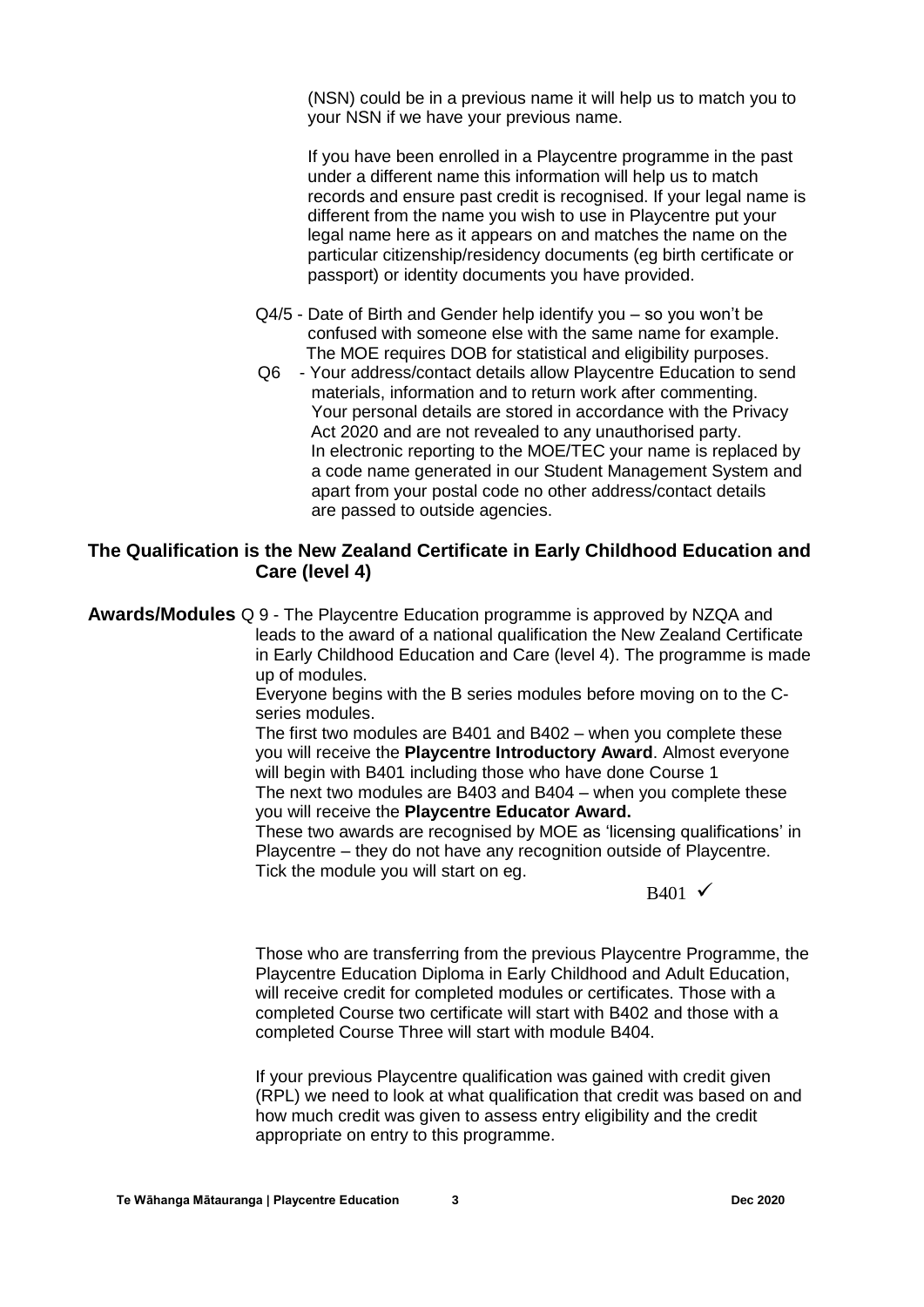**Credit for prior learning** Q10 - Do you already hold an ECE qualification? This is to assess eligibility to enter the programme. Some ECE qualifications are recognised for licensing as a "person responsible" in Playcentre so have no need and are not eligible to enter this programme.

> If you are seeking recognition of prior learning please indicate this with a "YES" on your enrolment form so that this can be followed up with you. It is best to apply for RPL on entry to the programme rather than sometime later. A Student Support Co-ordinator will supply you with the appropriate application form and information about the process.

- **Enrolment with another Tertiary Provider** Q11 If you are studying elsewhere at the same time as doing the Playcentre programme we are required to assess support you might need in order to be successful if you are undertaking a high study workload. We also need to know if you are doing the same or a similar course elsewhere which might effect your eligibility to enter the programme.
- **Disability/Learning or Language Support** Q 12 Supplying this information is entirely voluntary. We are required to ask this question but you do not have to answer it. The MOE's purpose here is to monitor access and participation for those with disabilities. Our focus is on how we can support you. If you would rather talk to someone about any learning support you might find helpful you are welcome to write 'please contact me' and someone from the education team will contact you to discuss support.

### **Information on p2 of the form**

\_\_\_\_\_\_\_\_\_\_\_\_\_\_\_\_\_\_\_\_\_\_\_\_\_\_\_\_\_\_\_\_\_\_\_\_\_\_\_\_\_\_\_\_\_\_\_\_\_\_\_\_\_\_\_\_\_\_\_\_\_\_\_\_\_\_\_\_\_\_\_\_\_\_\_

This information is required by MOE/TEC for funding and statistical purposes. It will not be kept locally but processed only at national Playcentre Education level for statistical reporting.

**Citizenship and Residency** Q12 - Playcentre Education must have evidence that any student enrolled in our programme is a "domestic student." A domestic student is a NZ citizen or someone with a NZ resident class visa or an Australian citizen or permanent resident of Australia who lives in NZ.

Documents you could use to provide evidence of citizenship:

- A birth certificate with place of birth stated as New Zealand,
	- Cook Islands, Tokelau, Niue or Australia or
- A certificate of Citizenship or
- A letter of confirmation from Immigration New Zealand
- A New Zealand or Australian Passport

Documents to provide evidence of having a resident class visa:

- An overseas passport with a residency visa stamp
- A letter of confirmation of resident visa from Immigration New **Zealand**

A verified copy of this evidence must accompany the enrolment form. A Playcentre Education or Playcentre Aotearoa staff member (for example the facilitator at your workshop) can sight both the original document and the photocopy and then sign and date the photocopy which then becomes 'a verified copy of the original document'.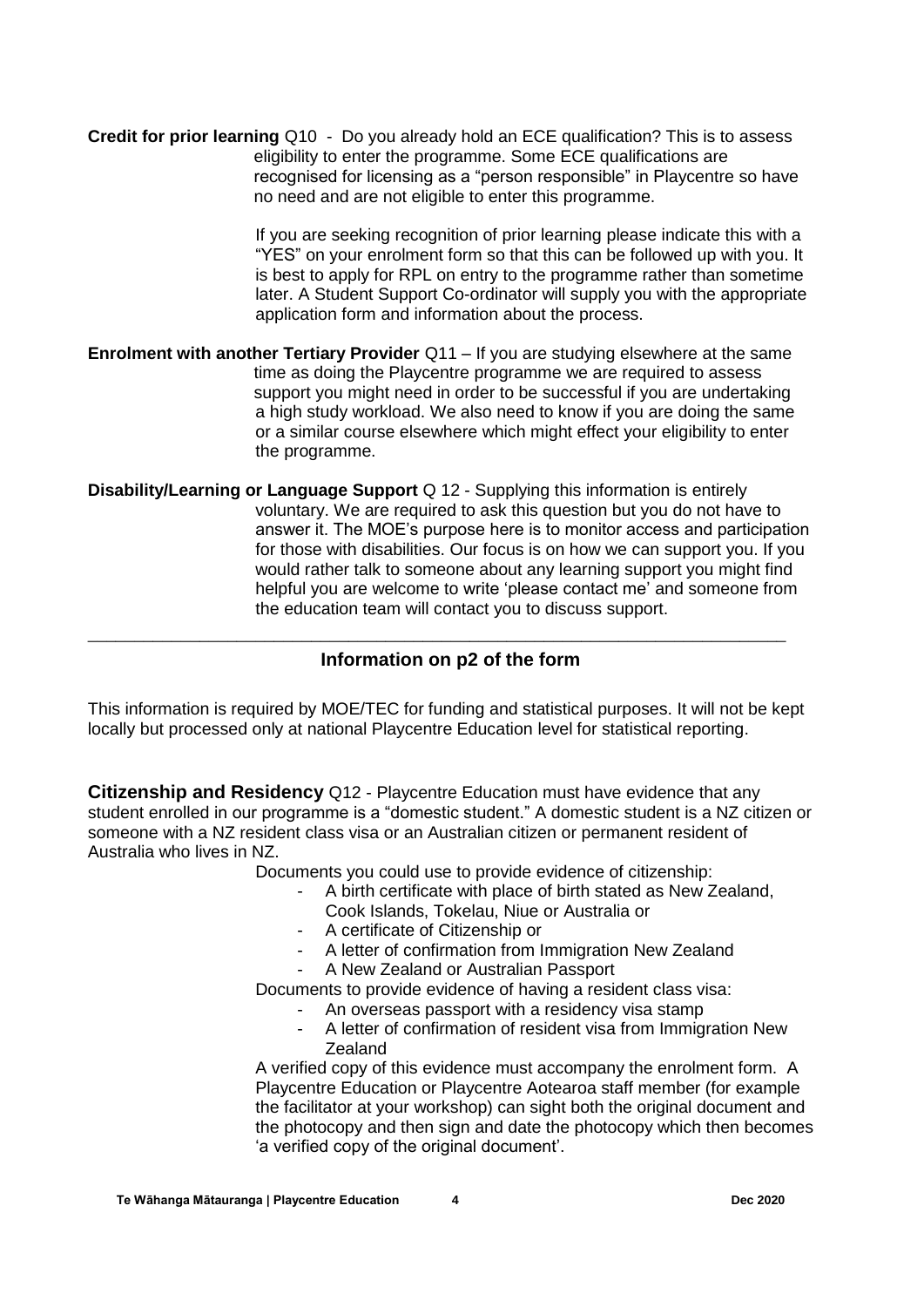|                       | If you wish you may use a certified copy of one of the documents listed<br>but it is not necessary as a verified copy as described above is sufficient.<br>A certified copy is the same as a verified copy but one signed by<br>particular officials: a Justice of the Peace (listed in the yellow pages), a<br>Notary Public, a GP, a Deputy Registrar or Officer of the Court, an MP, a<br>Solicitor, a Police Officer, Military personnel, School principal, Public<br>Trust officer, WINZ staff, a church minister, a Kaumatua. They sign and<br>date the copy, write their designation and a statement "this is a true copy<br>of an original document I have sighted." Note that the person certifying or<br>verifying the copy must not be a family member of the person whose<br>document they are certifying or verifying. |
|-----------------------|-------------------------------------------------------------------------------------------------------------------------------------------------------------------------------------------------------------------------------------------------------------------------------------------------------------------------------------------------------------------------------------------------------------------------------------------------------------------------------------------------------------------------------------------------------------------------------------------------------------------------------------------------------------------------------------------------------------------------------------------------------------------------------------------------------------------------------------|
|                       | Special provisions apply to certain overseas military personnel, diplomatic<br>staff and their families or persons associated with Operation Deep Freeze<br>and for refugees $-$ please contact the TEFA $2$ for specific information in<br>these cases.                                                                                                                                                                                                                                                                                                                                                                                                                                                                                                                                                                            |
|                       | If you do not have any of the documents listed above please contact the<br>TEFA who can offer other options.                                                                                                                                                                                                                                                                                                                                                                                                                                                                                                                                                                                                                                                                                                                        |
|                       | Playcentre Education is not permitted to enrol "International students".<br>Persons in New Zealand on work or visitor visas are not domestic<br>students and would breach the conditions of their visa if they were to<br>formally enrol in our programme.                                                                                                                                                                                                                                                                                                                                                                                                                                                                                                                                                                          |
| <b>Ethnicity</b>      | Q 13 - statistical data for MOE. You may identify up to three codes.                                                                                                                                                                                                                                                                                                                                                                                                                                                                                                                                                                                                                                                                                                                                                                |
| lwi                   | Q 14 - statistical data for MOE. You may identify up to three iwi either by<br>name or code. An A3 coloured reference card with the NZ Standard<br>Classification of Iwi can be found in your centre.                                                                                                                                                                                                                                                                                                                                                                                                                                                                                                                                                                                                                               |
|                       | Iwi codes are listed in Appendix 1 of this document                                                                                                                                                                                                                                                                                                                                                                                                                                                                                                                                                                                                                                                                                                                                                                                 |
|                       | To find these statistical codes on the internet see                                                                                                                                                                                                                                                                                                                                                                                                                                                                                                                                                                                                                                                                                                                                                                                 |
|                       | https://www.educationcounts.govt.nz/data-services/collecting-<br>information/code-sets-and-classifications/iwi_codes                                                                                                                                                                                                                                                                                                                                                                                                                                                                                                                                                                                                                                                                                                                |
| <b>Prior Activity</b> | Q15 - statistical data for MOE. What you were doing (main activity) at 1<br>Oct of the previous year.                                                                                                                                                                                                                                                                                                                                                                                                                                                                                                                                                                                                                                                                                                                               |
|                       | <b>Secondary School information</b> Q16 - is required for the MOE for statistical purposes.                                                                                                                                                                                                                                                                                                                                                                                                                                                                                                                                                                                                                                                                                                                                         |
| <b>Tertiary Study</b> | Q17 - statistical data for MOE. This is to be the first year in which you did<br>any study since secondary school. It does not include hobby classes. If<br>Playcentre Education courses are your first courses since school put the                                                                                                                                                                                                                                                                                                                                                                                                                                                                                                                                                                                                |

current year.

 2 TEFA = Tertiary Education Funding Advisor (see last page for contact details)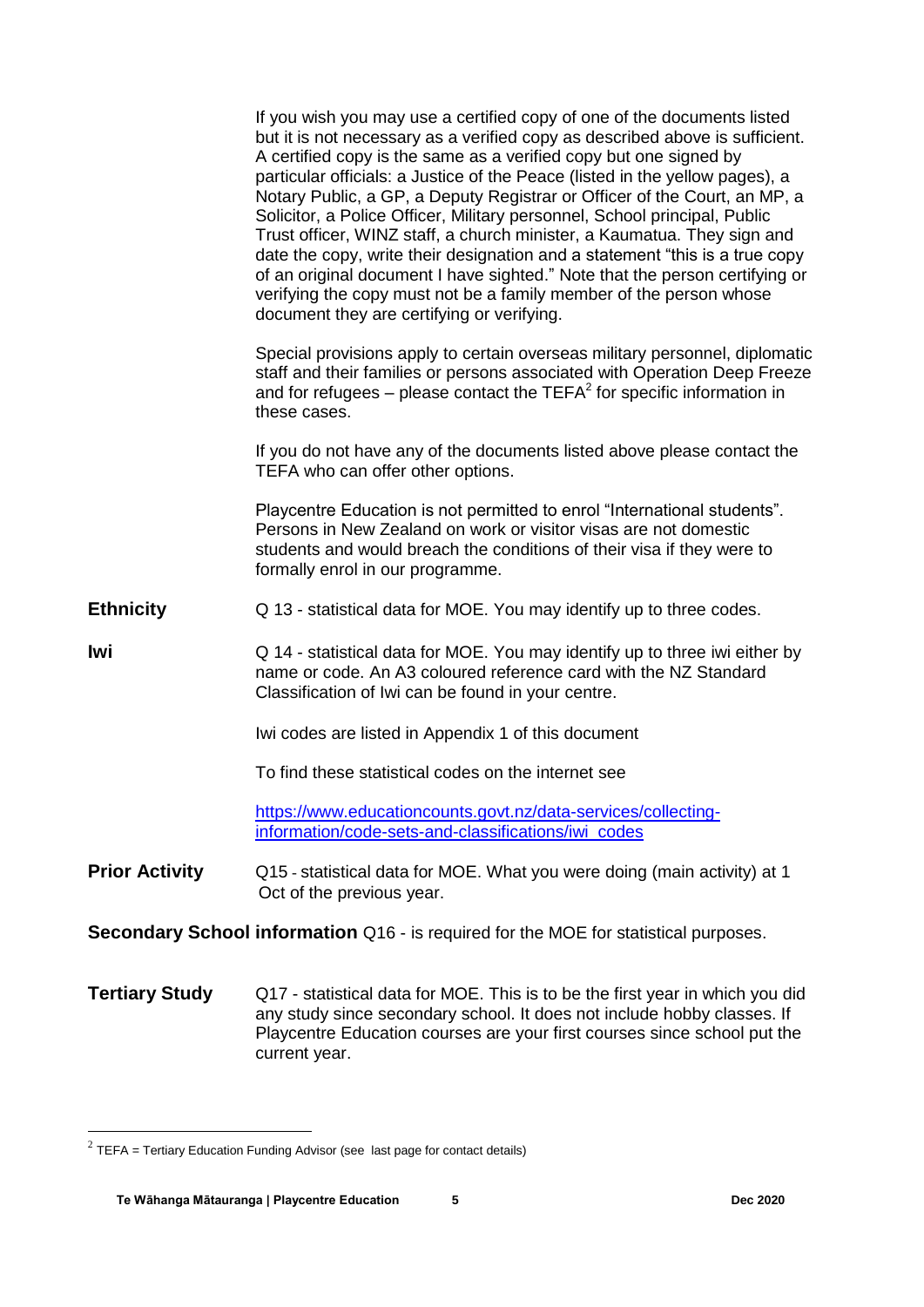The three questions above provide numbers for government statisticians and policy makers to monitor and report on trends in education.

#### **Information on p3 of the form**

\_\_\_\_\_\_\_\_\_\_\_\_\_\_\_\_\_\_\_\_\_\_\_\_\_\_\_\_\_\_\_\_\_\_\_\_\_\_\_\_\_\_\_\_\_\_\_\_\_\_\_\_\_\_\_\_\_\_\_\_\_\_\_\_\_\_\_\_\_\_\_\_\_\_\_

**NSN** Q18 – All 'students' in NZ from ECE through, primary and secondary school have a National Student Number (NSN). If you have studied with another Tertiary Education Organisation or done NCEA or unit standards which were recorded on a Record of Learning with NZQA you will already have an NSN. The National Student Index (NSI) is a database, system and set of processes used to give every learner a unique number. It enables the TEC/MOE to link statistical information without the use of names. The NSI is a secure database with authorised access only. Agencies outside the education sector are not permitted to use NSNs and NSNs cannot be linked to personal contact or address data. For an enrolment to be funded we must match the student to their NSN and ensure the record has been verified. If you don't have an NSN we can create one for you and verify it from the citizenship/residency document you supply. If you have ever used a former name which has now changed it is often necessary to have a document as evidence of your name change. Your NSN may still be in the name you used when at school and will need your new name added to it. We can update your NSN record with the new name or have Moe and NZQA merge records if you have two NSN's under different names.

If you have and know your NSN fill in the boxes – if you don't have an NSN, don't know it or can't remember it just leave the spaces blank.

**Declaration, Signature and Date** Your signature and date on the form are essential. It confirms:

- the details you have given are true and correct and are yours
- that you have accepted the conditions regarding protection of privacy outlined on the form and the code of conduct and student policies found in the Playcentre Education Student Information Handbook on the Playcentre website

Learn with us/Playcentre Education/How to enrol [https://www.playcentre.org.nz/learnwithus/enrolment-information](https://www.playcentre.org.nz/learnwithus/enrolment-information-and-criteria/)[and-criteria/](https://www.playcentre.org.nz/learnwithus/enrolment-information-and-criteria/)

The enrolment form is a contract in which you propose to do the Playcentre Education programme and when we confirm eligibility we agree to provide you with the courses.

### **Information on p4 on the form**

\_\_\_\_\_\_\_\_\_\_\_\_\_\_\_\_\_\_\_\_\_\_\_\_\_\_\_\_\_\_\_\_\_\_\_\_\_\_\_\_\_\_\_\_\_\_\_\_\_\_\_\_\_\_\_\_\_\_\_\_\_\_\_\_\_\_\_

P4 simply provides you with additional information about documentation and what will happen to your form. There is nothing for you as an enrolling learner to fill in on this page. It has shaded boxes for education administration purposes.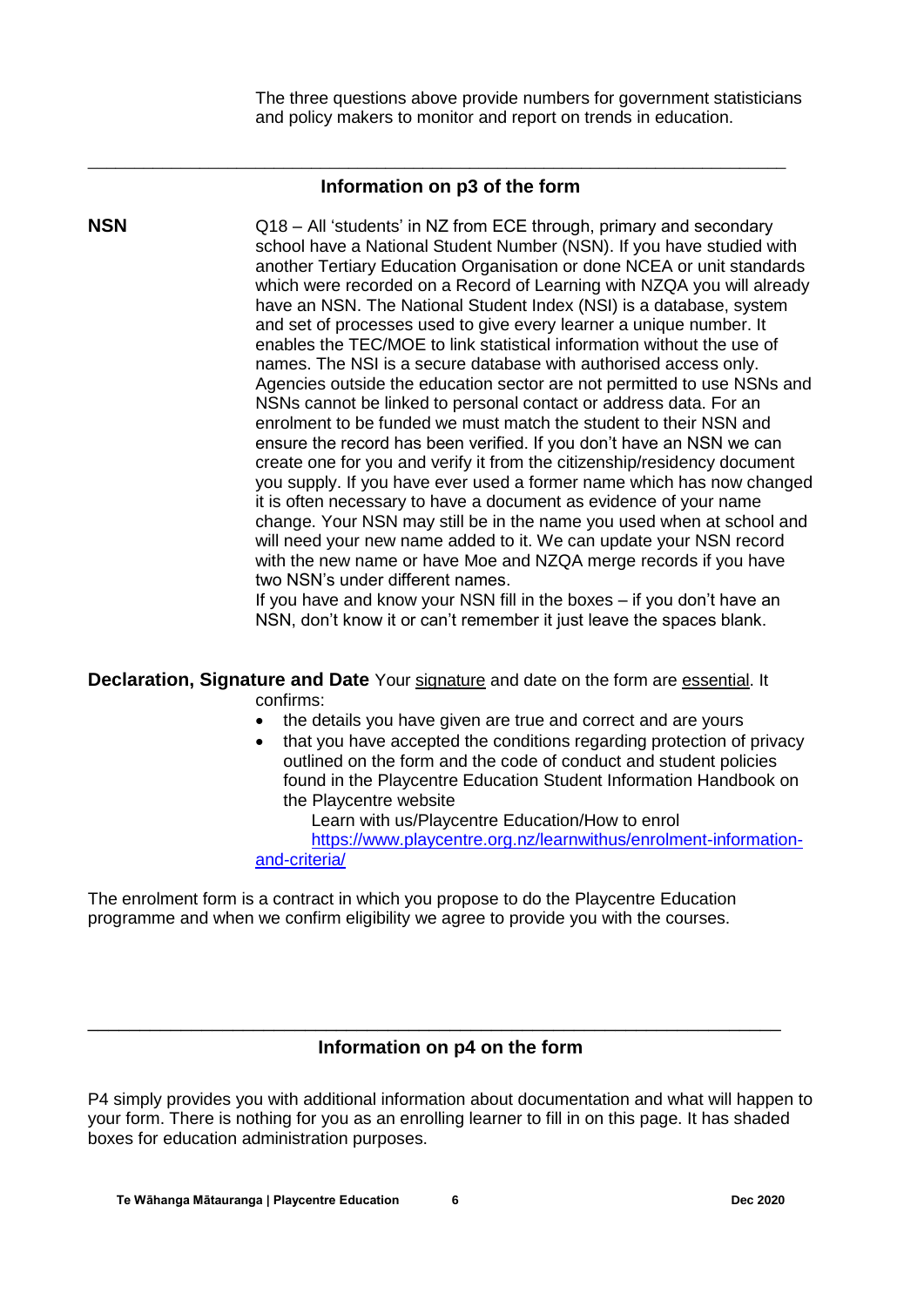Domestic student status is explained and the documents required as evidence of domestic student status. (also see Q12)

Safety Checking and the documents required are explained. A Safety check is required for students in all Early Childhood education or vocational training programmes where students 'practice', gain experience in a licensed early childhood service. Playcentre Aotearoa is responsible as the licensed service to ensure all students on 'practicum,' including our own Playcentre students, are Safety Checked to meet the requirements of the Children's Act (2014).

There are several steps in a Safety Check – Playcentre Aotearoa HR manage the Safety checking process. Step 2 and 3 are carried out by CV Check (NZ) Ltd who will send an email to the prospective student and referee. The steps are:

- 1.confirm the identity of the person by sighting a primary and secondary identity document, one of which should be photographic (verified copies of these documents are required by Playcentre Aotearoa) \* see appendix 1 for a list of primary and secondary IDs
- 2. interview the student
- 3. contact a referee
- 4. obtain a work history
- 5. obtain a police vet from the NZ Police vetting service

There are two forms contained within the enrolment package to be filled in for the safety checking process:

**The Safety Checking form for Intending Students** collects the information for steps 1 to 4.

The student fills out the first part of this form providing information for steps 2, 3 and 4.

The middle section of the form is filled in by a Playcentre Aotearoa or Playcentre Education staff member to confirm the identity having sighted the original and a photocopy of the required identity documents.

The final section will be filled in by a designated Aotearoa employee as they carry out the checking process in a confidential manner

**The NZ Police vetting service Consent to vet Form** allows Playcentre Aotearoa to obtain a police vet.

There is further information on Safety Checking on the Playcentre Aotearoa website (search Child Protection policies and procedures)

A list of all identity documents that can be used for a police vet are found in Appendix 2 of this document

For further information or help

Playcentre Aotearoa website: Learn with us/Playcentre Education/Enrolment Information and criteria

> If you need further information or help firstly please contact a Student Support Co-ordinator

or

 you may contact the Playcentre EducationTertiary Education Funding Advisor Email: [tertiaryed.fund.mgr@Playcentre.org.nz](mailto:tertiaryed.fund.mgr@Playcentre.org.nz)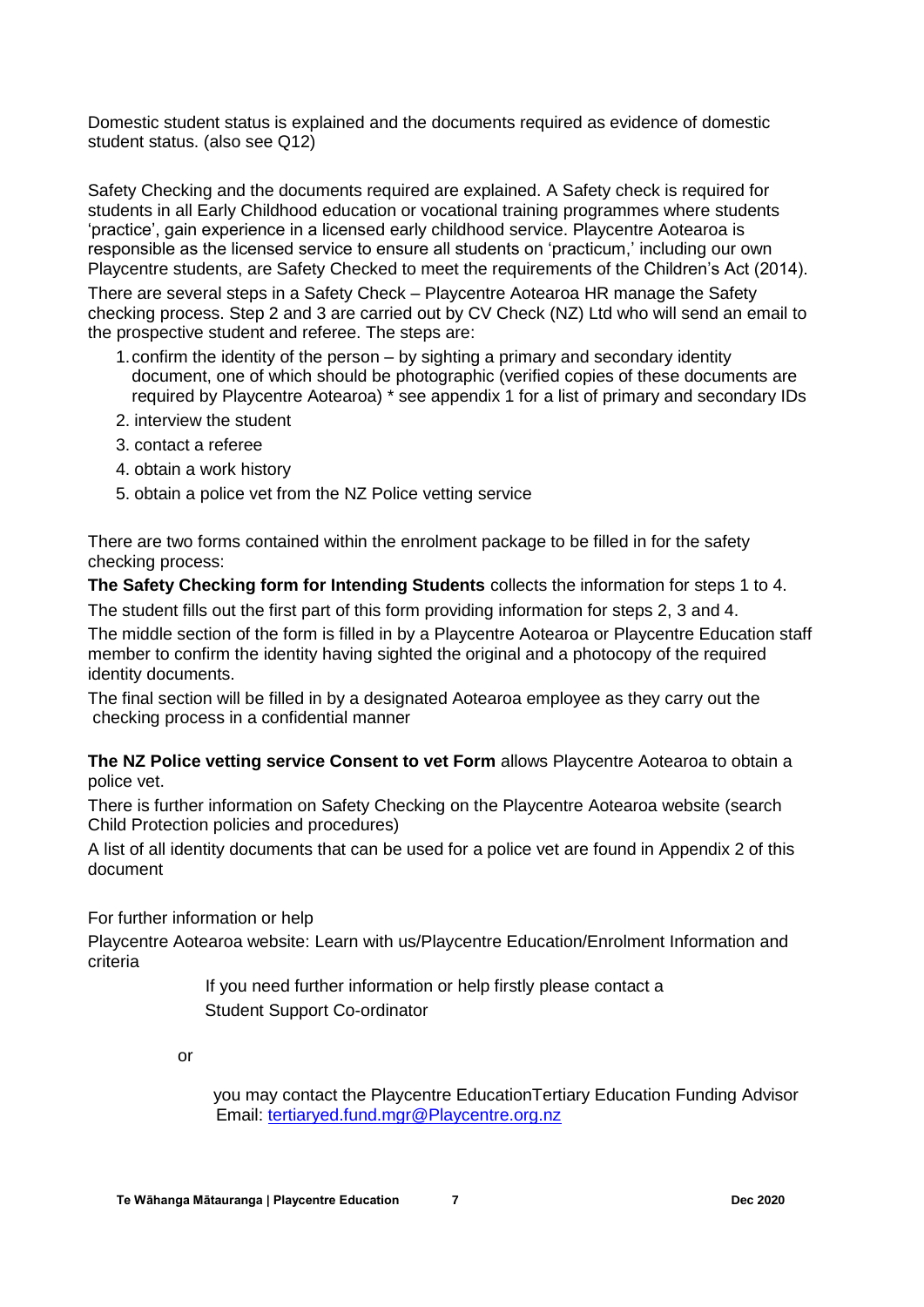## Appendix 1: The New Zealand Standard Classification of Iwi

| 0101 | Te Aupōuri                                        | 0904         | Ngāti Hauiti (Rangitīkei)                                                      |
|------|---------------------------------------------------|--------------|--------------------------------------------------------------------------------|
| 0102 | Ngāti Kahu                                        | 0905         | Ngāti Whitikaupeka (Rangitīkei)                                                |
| 0103 | Ngāti Kurī                                        | 0906         | Ngāi Te Ohuake (Rangitīkei)                                                    |
| 0104 | Ngāpuhi                                           | 0907         | Ngāti Tamakōpiri (Rangitīkei)                                                  |
| 0105 | Ngāpuhi ki Whaingaroa-Ngāti Kahu ki<br>'haingaroa | 0908         | Ngāti Rangi (Ruapehu, Whanganui)                                               |
| 0106 | Te Rarawa                                         | 0909         | Uenuku (Ruapehu, Waimarino)                                                    |
| 0107 | Ngāi Takoto                                       | 0910         | Tamahaki (Ruapehu, Waimarino)                                                  |
| 0108 | Ngāti Wai                                         | 0911         | Tamakana (Ruapehu, Waimarino)                                                  |
| 0109 | Ngāti Whātua (not Ōrākei or Kaipara)              | 1001         | Te Atiawa (Te Whanganui-a-Tara/Wellington)                                     |
| 0110 | Te Kawerau ā Maki                                 | 1002         | Muaūpoko                                                                       |
| 0111 | Te Uri-o-Hau                                      | 1003         | Rangitāne (Manawatū)                                                           |
| 0112 | Te Roroa                                          | 1004         | Ngāti Raukawa (Horowhenua/Manawatū)                                            |
| 0113 | Ngāti Whātua o Kaipara                            | 1005         | Ngāti Toarangatira (Te Whanganui-a-Tara/Wellington)                            |
| 0114 | Ngāti Whātua o Ōrākei                             | 1006<br>1007 | Te Atiawa ki Whakarongotai<br>Ngāti Tama ki Te Upoko o Te Ika (Te Whanganui-a- |
| 0115 | Ngāi Tai ki Tāmaki                                |              | ara/Wellington)                                                                |
| 0116 | Ngāti Hine (Te Tai Tokerau)                       | 1008         | Ngāti Kauwhata                                                                 |
| 0117 | Te Paatu                                          | 1009         | Ngāti Tukorehe                                                                 |
| 0118 | Ngāti Manuhiri                                    | 1101         | Te Atiawa (Te Waipounamu/South Island)                                         |
| 0119 | Ngāti Rēhua                                       | 1102         | Ngāti Koata                                                                    |
| 0201 | Ngāti Hako                                        | 1103         | Ngāti Kuia                                                                     |
| 0202 | Ngāti Hei                                         | 1104         | Kāti Māmoe                                                                     |
| 0203 | Ngāti Maru (Hauraki)                              | 1105         | Moriori                                                                        |
| 0204 | Ngāti Paoa                                        | 1106         | Ngāti Mutunga (Wharekauri/Chatham Islands)                                     |
| 0205 | Patukirikiri                                      | 1107         | Rangitāne (Te Waipounamu/South Island)                                         |
| 0206 | Ngāti Porou ki Harataunga ki Mataora              | 1108         | Ngāti Rārua                                                                    |
| 0207 | Ngāti Pūkenga ki Waiau                            | 1109         | Ngāi Tahu / Kāi Tahu                                                           |
| 0208 | Ngāti Rāhiri Tumutumu                             | 1110         | Ngāti Tama (Te Waipounamu/South Island)                                        |
| 0210 | Ngāti Tamaterā                                    | 1111         | Ngāti Toarangatira (Te Waipounamu/South Island)                                |
| 0211 | Ngāti Tara Tokanui                                | 1112         | Waitaha (Te Waipounamu/South Island)                                           |
| 0212 | Ngāti Whanaunga                                   | 1113         | Ngāti Apa ki Te Rā Tō                                                          |
| 0301 | Ngāti Haua (Waikato)                              | 2001         | Tainui, iwi not named                                                          |
| 0302 | Ngāti Maniapoto                                   | 2002         | Te Arawa, iwi not named                                                        |
| 0303 | Raukawa (Waikato)                                 | 2003         | Tākitimu, iwi not named                                                        |
| 0304 | Waikato                                           | 2004         | Aotea, iwi not named                                                           |
| 0305 | Ngāti Te Ata                                      | 2005         | Mātaatua, iwi not named                                                        |
| 0306 | Ngāti Hīkairo                                     | 2006         | Mahuru, iwi not named                                                          |
| 0307 | Rereahu                                           | 2007         | Māmari, iwi not named                                                          |
| 0308 | Ngāti Tiipa                                       | 2008         | Ngātokimatawhaorua, iwi not named                                              |
| 0309 | Ngāti Korokī Kahukura                             | 2009         | Nukutere, iwi not named                                                        |
| 0310 | Ngāti Tamaoho                                     | 2010         | Tokomaru, iwi not named                                                        |
| 0311 | Te Ākitai-Waiohua                                 | 2011         | Kurahaupō, iwi not named                                                       |
| 0401 | Ngāti Pikiao (Te Arawa)                           | 2012         | Muriwhenua, iwi not named                                                      |
| 0402 | Ngāti Rangiteaorere (Te Arawa)                    | 2013         | Hauraki / Pare Hauraki, iwi not named                                          |
| 0403 | Ngāti Rangitihi (Te Arawa)                        | 2014         | Tūranganui a Kiwa, iwi not named                                               |
| 0404 | Ngāti Rangiwewehi (Te Arawa)                      | 2015         | Te Tauihu o Te Waka a Māui, iwi not named                                      |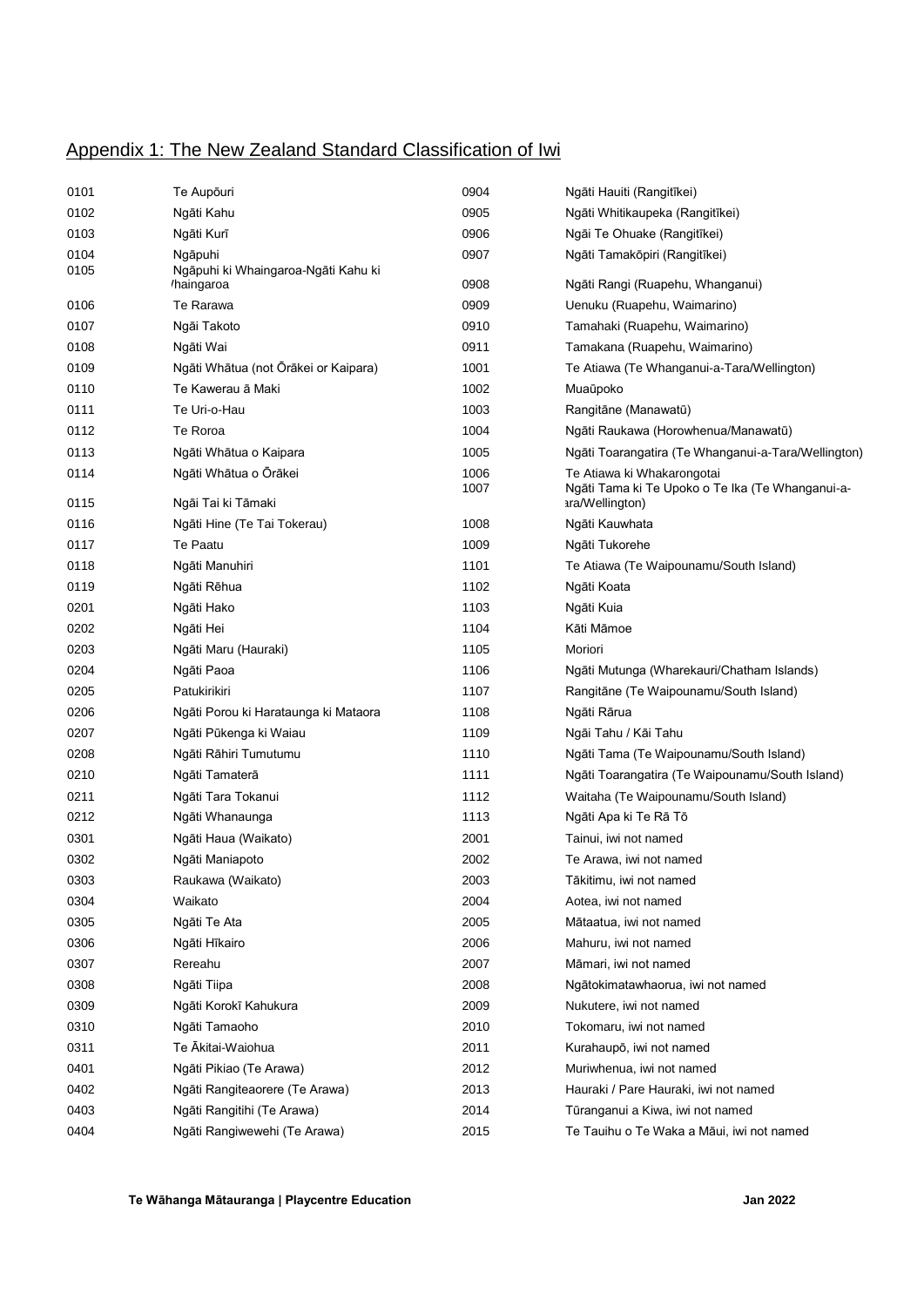| 0405 | Tapuika (Te Arawa)                                   | 2016 | Tauranga Moana, iwi not named                                    |
|------|------------------------------------------------------|------|------------------------------------------------------------------|
| 0406 | Ngāti Tarāwhai (Te Arawa)                            | 2017 | Horouta, iwi not named                                           |
| 0407 | Tūhourangi (Te Arawa)                                | 2018 | Mōkai Pātea, iwi not named                                       |
| 0408 | Uenuku-Kōpako (Te Arawa)                             | 2101 | Te Atiawa, region not known                                      |
| 0409 | Waitaha (Te Arawa)                                   | 2102 | Ngāti Haua, region not known                                     |
| 0410 | Ngāti Whakaue (Te Arawa)                             | 2103 | Ngāti Maru, region not known                                     |
| 0411 | Ngāti Tūwharetoa (ki Taupō)                          | 2104 | Ngāti Mutunga, region not known                                  |
| 0412 | Ngāti Tahu-Ngāti Whaoa (Te Arawa)                    | 2105 | Rangitāne, region not known                                      |
| 0413 | Ngāti Mākino                                         | 2106 | Ngāti Raukawa, region not known                                  |
| 0414 | Ngāti Kearoa / Ngāti Tuarā                           | 2107 | Ngāti Tama, region not known                                     |
| 0415 | Ngāti Rongomai (Te Arawa)                            | 2108 | Ngāti Toa, region not known                                      |
| 0501 | Ngāti Pūkenga                                        | 2109 | Waitaha, region not known                                        |
| 0502 | Ngāi Te Rangi                                        | 2110 | Ngāti Apa, region not known                                      |
| 0503 | Ngāti Ranginui                                       | 2111 | Ngāi Tai, region not known                                       |
| 0504 | Ngāti Awa                                            | 2112 | Ngāti Kahungunu, region not known                                |
| 0505 | Ngāti Manawa                                         | 2113 | Ngāti Tūwharetoa, region not known                               |
| 0506 | Ngāi Tai (Tauranga Moana/Mātaatua)                   | 2201 | Hapū Affiliated to More Than One Iwi                             |
| 0507 | Tūhoe                                                | 2301 | Te Tai Tokerau/Tāmaki-makaurau Region, Iwi not named             |
| 0508 | Whakatōhea                                           | 2302 | Hauraki Region, Iwi not named                                    |
| 0509 | Te Whānau-ā-Apanui                                   | 2303 | Waikato/Te Rohe Pōtae Region, Iwi not named                      |
| 0510 | Ngāti Whare                                          | 2304 | Te Arawa/Taupō Region, Iwi not named                             |
| 0511 | Ngā Pōtiki ā Tamapahore                              | 2305 | Tauranga Moana/Mātaatua Region, Iwi not named                    |
| 0512 | Te Upokorehe                                         | 2306 | Te Tai Rāwhiti Region, Iwi not named                             |
| 0513 | Ngāti Tūwharetoa ki Kawerau                          | 2307 | Te Matau-a-Māui/Wairarapa Region, Iwi not named                  |
| 0601 | Ngāti Porou                                          | 2308 | Taranaki Region, Iwi not named                                   |
| 0602 | Te Aitanga-a-Māhaki                                  | 2309 | Whanganui/Rangitīkei Region, Iwi not named                       |
|      |                                                      |      |                                                                  |
| 0603 | Rongowhakaata                                        | 2310 | Manawatū/Horowhenua/Te Whanganui-a-Tara Region,<br>iwi not named |
| 0604 | Ngāi Tāmanuhiri                                      | 2311 | Te Waipounamu/Wharekauri Region, Iwi not named                   |
|      |                                                      |      |                                                                  |
| 0605 | Te Aitanga ā Hauiti                                  | 5000 | Do not know name of Iwi                                          |
| 0701 | Rongomaiwahine (Te Māhia)                            | 5555 | Refused to Answer                                                |
| 0702 | Ngāti Kahungunu ki Te Wairoa                         | 6000 | Unidentifiable response                                          |
| 0703 | Ngāti Kahungunu ki Heretaunga                        | 8888 | Response outside scope                                           |
| 0704 | Ngāti Kahungunu ki Wairarapa                         | 9999 | Not Stated                                                       |
| 0706 | Rangitāne (Te Matau-a-Māui/Hawke's<br>Bay/Wairarapa) |      |                                                                  |
| 0707 | Ngāti Kahungunu ki Te Whanganui-a-<br>rotu           |      |                                                                  |
| 0708 | Ngāti Kahungunu ki Tamatea                           |      |                                                                  |
| 0709 | Ngāti Kahungunu ki Tamakinui a Rua                   |      |                                                                  |
| 0710 | Ngāti Pāhauwera                                      |      |                                                                  |
| 0711 | Ngāti Rākaipaaka                                     |      |                                                                  |
| 0712 | Ngāti Hineuru                                        |      |                                                                  |
| 0713 | Maungaharuru Tangitū                                 |      |                                                                  |
| 0714 | Rangitāne o Tamaki nui ā Rua                         |      |                                                                  |
| 0715 | Ngāti Ruapani ki Waikaremoana                        |      |                                                                  |

 Te Hika o Pāpāuma Te Atiawa (Taranaki) Ngāti Maru (Taranaki) Ngāti Mutunga (Taranaki)

Ngā Rauru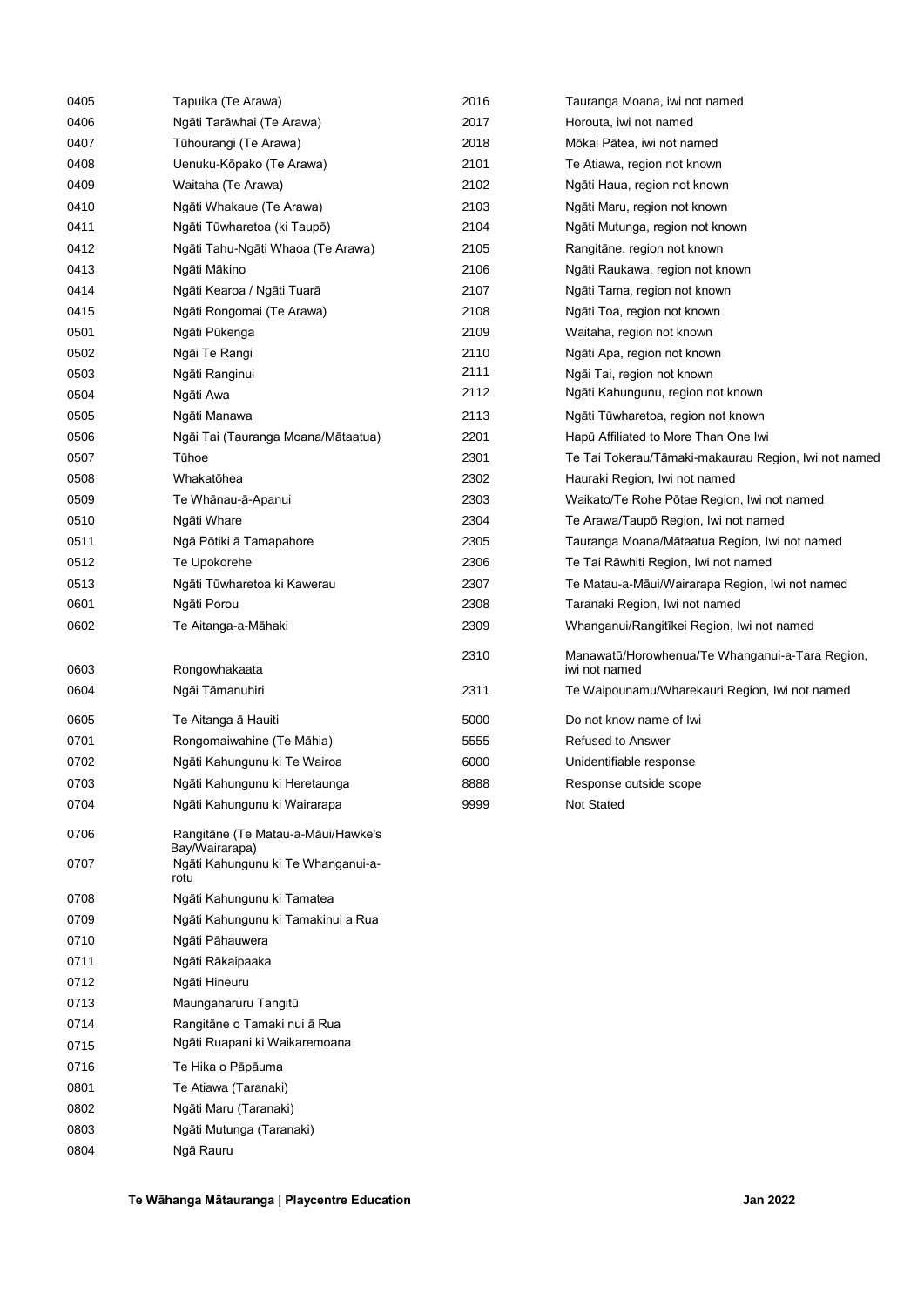| 0805         | Ngā Ruahine                                                                                     |
|--------------|-------------------------------------------------------------------------------------------------|
| 0806         | Ngāti Ruanui                                                                                    |
| 0807         | Ngāti Tama (Taranaki)                                                                           |
| 0808         | Taranaki                                                                                        |
| 0809         | Tangāhoe                                                                                        |
| 0810         | Pakakohi                                                                                        |
| 0901         | Ngāti Apa (Rangitīkei)                                                                          |
| 0902         | Te Ati Haunui-a-Pāpārangi                                                                       |
| 0903         | Ngāti Haua (Taumarunui)                                                                         |
| 0904         | Ngāti Hauiti (Rangitīkei)                                                                       |
| 0905         | Ngāti Whitikaupeka (Rangitīkei)                                                                 |
| 0906         | Ngāi Te Ohuake (Rangitīkei)                                                                     |
| 0907         | Ngāti Tamakōpiri (Rangitīkei)<br>Ngāti Rangi (Ruapehu,                                          |
| 0908         | /hanganui)                                                                                      |
| 0909         | Uenuku (Ruapehu, Waimarino)<br>Tamahaki (Ruapehu,                                               |
| 0910         | (aimarino)<br>Tamakana (Ruapehu,                                                                |
| 0911         | (aimarino)<br>Te Atiawa (Te Whanganui-a-                                                        |
| 1001         | ara/Wellington)                                                                                 |
| 1002         | Muaūpoko                                                                                        |
| 1003         | Rangitāne (Manawatū)<br>Ngāti Raukawa                                                           |
| 1004         | Iorowhenua/Manawatū)<br>Ngāti Toarangatira (Te                                                  |
| 1005         | /hanganui-a-Tara/Wellington)                                                                    |
| 1006<br>1007 | Te Atiawa ki Whakarongotai<br>Ngāti Tama ki Te Upoko o Te Ika<br>e Whanganui-a-Tara/Wellington) |
| 1008         |                                                                                                 |
| 1009         | Ngāti Kauwhata                                                                                  |
| 1101         | Ngāti Tukorehe<br>Te Atiawa (Te<br>aipounamu/South Island)                                      |
| 1102         | Ngāti Koata                                                                                     |
| 1103         | Ngāti Kuia                                                                                      |
| 1104         | Kāti Māmoe                                                                                      |
| 1105         | Moriori                                                                                         |
| 1106         | Ngāti Mutunga<br>Vharekauri/Chatham Islands)                                                    |
| 1107         | Rangitāne (Te<br>/aipounamu/South Island)                                                       |
| 1108         | Ngāti Rārua                                                                                     |
| 1109         | Ngāi Tahu / Kāi Tahu<br>Ngāti Tama (Te                                                          |
| 1110         | /aipounamu/South Island)<br>Ngāti Toarangatira (Te                                              |
| 1111         | 'aipounamu/South Island)<br>Waitaha (Te Waipounamu/South                                        |
| 1112         | land)                                                                                           |
| 1113         | Ngāti Apa ki Te Rā Tō                                                                           |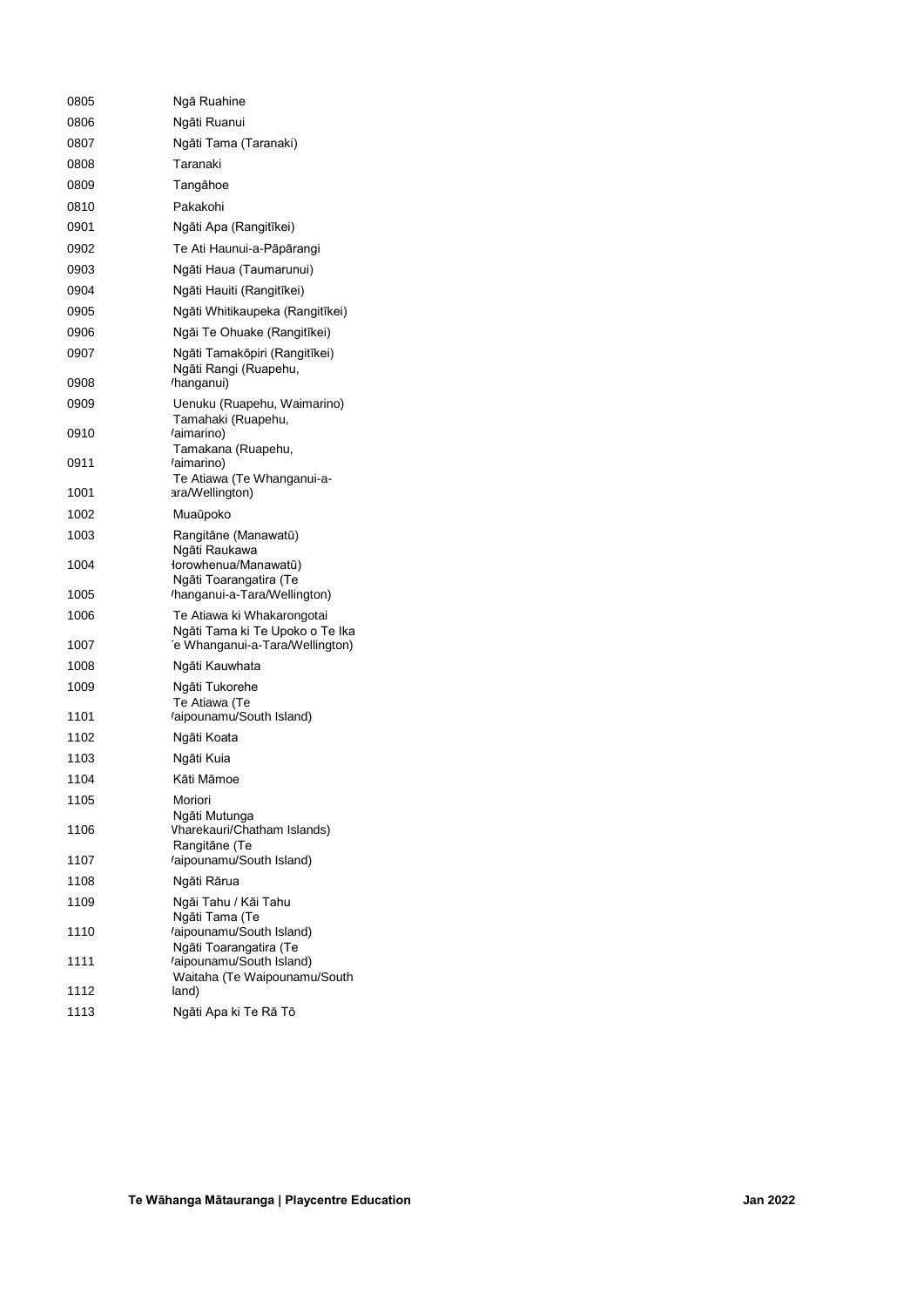#### Appendix 2 Documents which can be used for a police vet

NZPVS-CS-01/18

#### **Evidence of Identity:**

The purpose of this section is to confirm the identity of the applicant to ensure the correct person is being vetted to a standard accepted by New Zealand Police for vetting purposes. This is based on identity confirmation requirements set out in the Vulnerable Children Act Regulations 2015.

In order to confirm the identity of the applicant, two forms of ID must be sighted, one primary and one secondary, one of which must be photographic.

#### **Primary IDs include:**

- Passport (NZ or Overseas)
- NZ Firearms Licence
- NZ Full Birth Certificate (issued on or after 1998<sup>1</sup>)
- · NZ Citizenship Certificate
- NZ Refugee Travel Document
- NZ Emergency Travel Document
- NZ Certificate of Identity

#### Secondary IDs include:

- · N7 Driver Licence
- $\bullet$  18+card
- . NZ Full Birth Certificate (issued before 1998)
- **Community Services card**
- · SuperGold Card
- . NZ Employee Photo Identification Card
- NZ Student Photo Identification Card
- . Inland Revenue number
- . NZ issued utility bill (issued not more than six months earlier)
- · NZ Teachers Registration certificate
- . NZ Electoral Roll Record
- **International Driving Permit**
- Steps to Freedom Form

Current identity documents are preferred, but documents that have expired within the past five years may be accepted.

If an applicant is unable to meet the requirements for evidence of identity, please contact the Police Vetting Service at ga.vetting@police.govt.nz.

#### Evidence of a name change

If the two identity documents have different names (e.g. a birth certificate contains the applicant's maiden name and a driver licence contains their married name) evidence of a name change must be sighted such as a marriage certificate or statutory declaration.

If you do not have a photo ID you can use an identity referee.